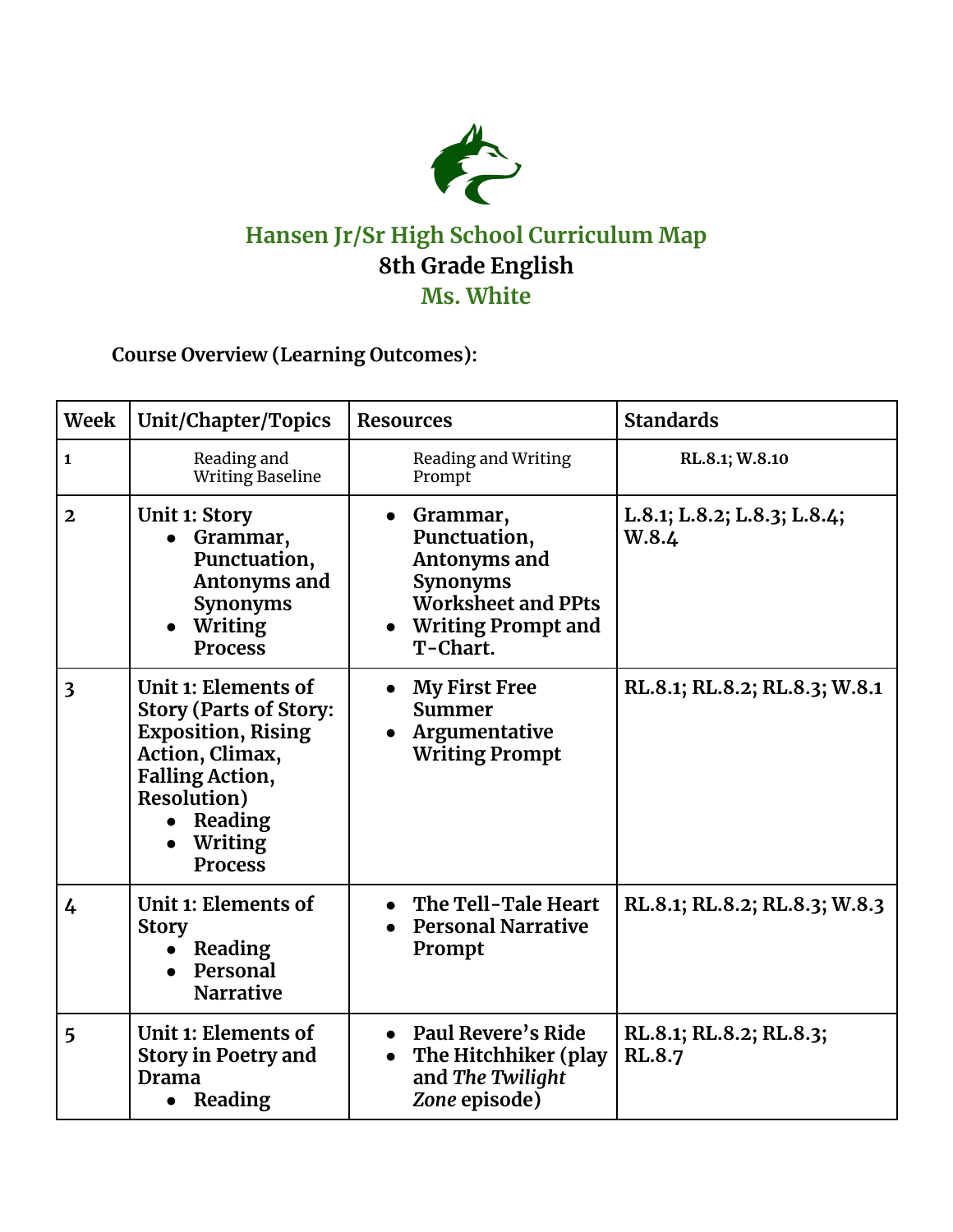|                | $\bullet$ Film                                                                                                                            |                                                                                                                        |                                         |
|----------------|-------------------------------------------------------------------------------------------------------------------------------------------|------------------------------------------------------------------------------------------------------------------------|-----------------------------------------|
| 6              | Unit 1: Elements of<br><b>Story</b><br>Reading<br>$\bullet$<br><b>Unit Exam</b>                                                           | Raymond's Run<br>Unit 1 Exam                                                                                           | RL.8.1; RL.8.2; RL.8.3                  |
| $\overline{7}$ | Unit 2: Character and<br><b>Point of View</b><br>• Grammar:<br>Similes and<br>Metaphors;<br><b>Specialized</b><br><b>Vocab</b><br>Reading | The Treasure of<br><b>Lemon Brown</b><br>Similes and<br>$\bullet$<br><b>Metaphor Wkst</b><br>Specialized vocab<br>list | RL.8.1; RL.8.2; RL.8.3; L.8.4;<br>L.8.5 |
| 8              | Unit 2: Character and<br><b>Points of View</b><br>• Reading<br>Writing:<br><b>Response to</b><br>Literature                               | • Flowers for<br><b>Algernon</b><br><b>Writing Prompt:</b><br><b>Respond to</b><br>"Flowers for<br>Algernon"           | RL.8.1; RL.8.2; RL.8.3; W.8.3           |
| 9              | Unit 2: Character and<br><b>Point of View</b><br>Reading<br>Exam                                                                          | Who Are You Today<br>Maria?<br>The Medicine Bag<br><b>Unit 2 Exam</b>                                                  | RL.8.1; RL.8.2; RL.8.3                  |
| 10             | <b>Huck Finn Unit</b><br>Argumentative<br>$\bullet$<br>Writing                                                                            | <b>How to Write</b><br>$\bullet$<br>Argumentative<br><b>Essays PPt</b><br>Example<br>Argumentative<br><b>Essays</b>    | SL.8.1; W.8.1                           |
| 11             | <b>Huck Finn Unit</b><br>• Reading                                                                                                        | Huck Finn Chs 1-15                                                                                                     | RL.8.1; RL.8.2; RL.8.3                  |
| 12             | <b>Huck Finn Unit</b><br>Reading<br>Mid-point<br>Exam                                                                                     | <b>Huck Finn Chs</b><br>$16 - 25$<br>Exam: Huck Finn<br>$Chs$ 1-20                                                     | RL.8.1; RL.8.2; RL.8.3                  |
| 13             | <b>Huck Finn Unit</b><br>Reading<br><b>End Exam</b>                                                                                       | <b>Huck Finn Chs</b><br>$26 - End$<br><b>Huck Finn Ending</b>                                                          | RL.8.1; RL.8.2; RL.8.3                  |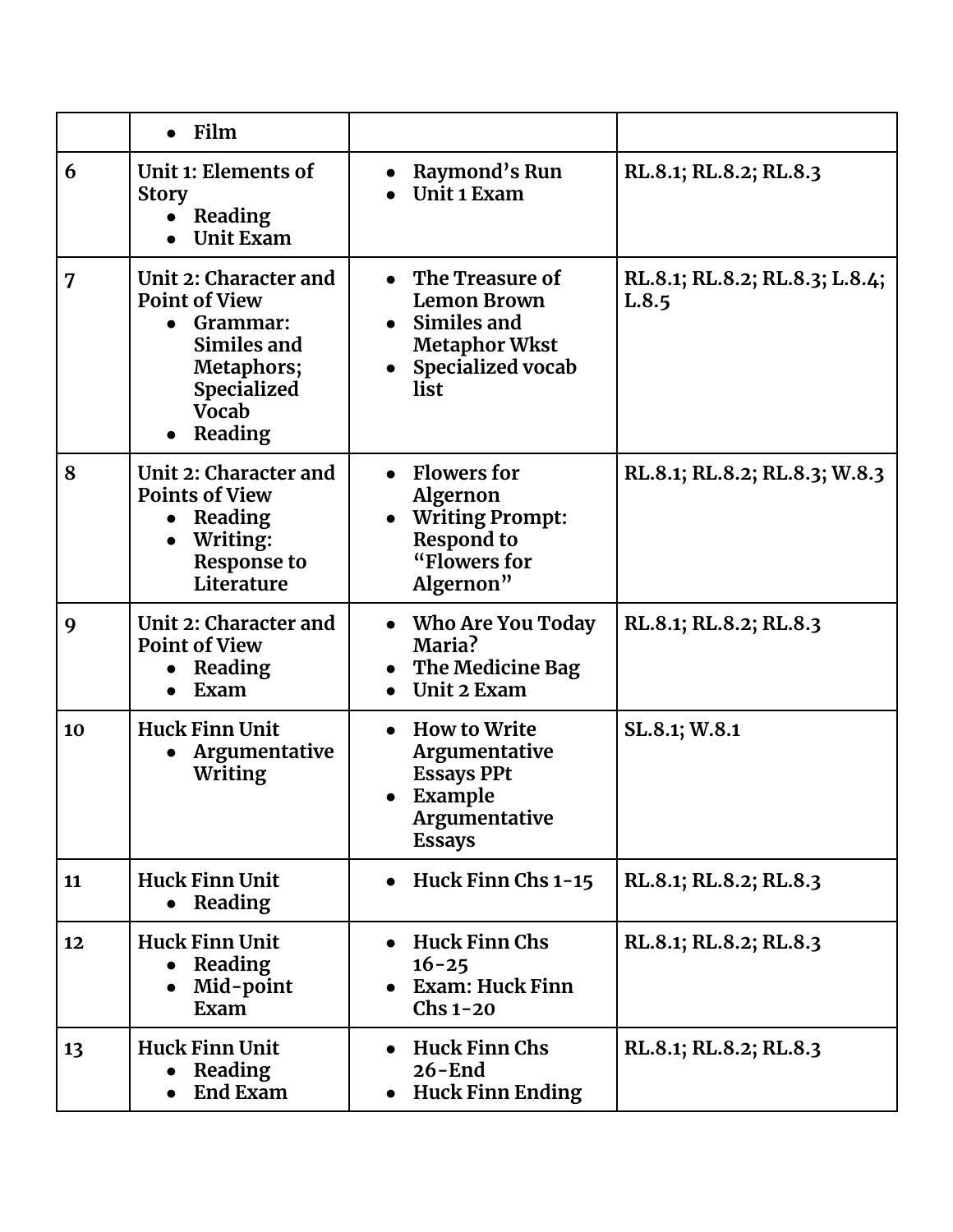|    |                                                                                                                                 | Exam                                                                                       |                                                   |
|----|---------------------------------------------------------------------------------------------------------------------------------|--------------------------------------------------------------------------------------------|---------------------------------------------------|
| 14 | <b>Huck Finn Unit</b><br><b>Essay prompt</b><br>(planning and<br>rough draft)<br>Writing<br>Introductions<br>and<br>conclusions | $\bullet$ T-Chart Planner<br><b>Huck Finn Rough</b><br><b>Drafts Due</b>                   | W.8.1                                             |
| 15 | <b>Huck Finn Unit</b><br><b>Peer Review of</b><br><b>Rough Draft</b><br>Huck Finn<br><b>Essay</b>                               | • Peer Review Form<br><b>Huck Finn Final</b><br><b>Drafts Due</b>                          | W.8.1; W.8.10                                     |
| 16 | Unit 3: Mood is Story<br>• Grammar:<br>Idioms;<br>Homographs<br>Reading                                                         | • Idiom Wkst<br><b>Homograph Wkst</b><br><b>The Drummer Boy</b><br>of Shiloh               | L.8.4; L.8.1; RL.8.1; RL.8.2;<br><b>RL.8.3</b>    |
| 17 | Unit 3: Mood in Story<br>• Discussion:<br>Mood<br>• Reading                                                                     | <b>Mood PPt</b><br>The Monkey's Paw<br>Mi Madre<br>Canyon de Chelly                        | RL.8.1; RL.8.2; RL.8.3                            |
| 18 | Unit 3: Mood in Story<br>$\bullet$ Mood in<br><b>Informational</b><br>Reading<br>Reading                                        | The Story of an<br>Eyewitness<br><b>Letter From New</b><br><b>Orleans</b><br>Hallucination | RI.8.1; RI.8.2; RI.8.3; RL.8.1;<br>RL.8.2; RL.8.3 |
| 19 | <b>Semester Review and</b><br>Exam                                                                                              | <b>Semester Exam</b>                                                                       | See previous                                      |

## **2nd Semester**

| 20<br>Text | Unit 4: Theme and Symbol<br>Discussion: Theme<br>and Symbolism<br>Reading: Theme<br>and Symbolism in | Theme and Symbolism<br><b>PPt</b><br>• Gil's Furniture Bought<br>and Sold<br>Pandora's Box<br>Using a Theasaurus | RL.8.1; RL.8.2; RL.8.3; L.8.4 |
|------------|------------------------------------------------------------------------------------------------------|------------------------------------------------------------------------------------------------------------------|-------------------------------|
|------------|------------------------------------------------------------------------------------------------------|------------------------------------------------------------------------------------------------------------------|-------------------------------|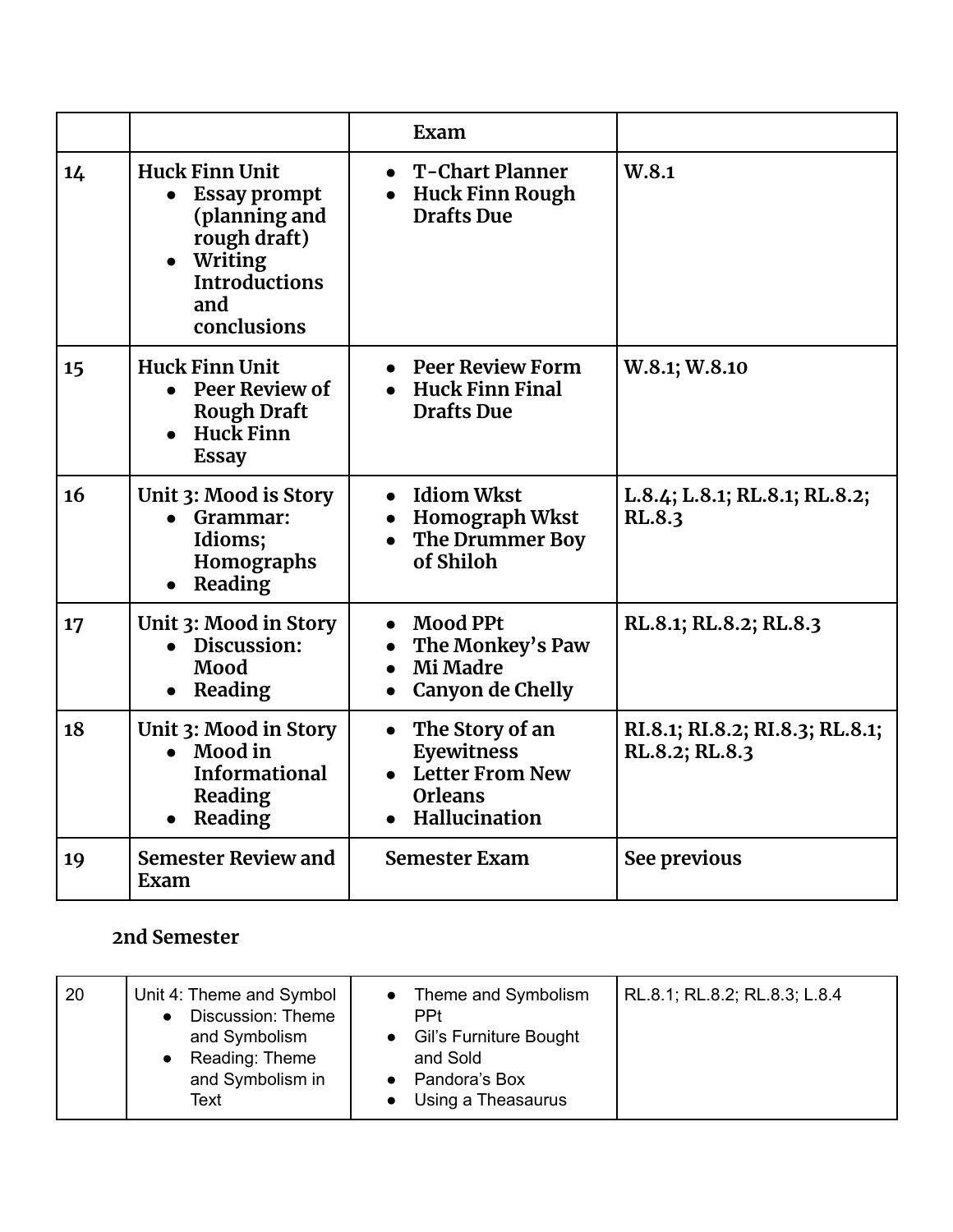|    | Grammar:<br><b>Thesaurus</b>                                                                                                                                   | Wkst                                                                                                                                                                                         |                                                |
|----|----------------------------------------------------------------------------------------------------------------------------------------------------------------|----------------------------------------------------------------------------------------------------------------------------------------------------------------------------------------------|------------------------------------------------|
| 21 | Unit 4: Theme and Symbol<br>Reading: Theme<br>and Symbolism in<br>Literature and<br>Drama                                                                      | The Old Grandfather and<br>$\bullet$<br>his Little Grandson<br>The Wise Old Woman<br>The Diary of Anne Frank<br>$\bullet$<br>(play)                                                          | RL.8.1; RL.8.2; RL.8.3                         |
| 22 | Unit 4: Theme and Symbol<br>Reading: Theme<br>and Symbolism in<br>Drama<br>Unit Exam                                                                           | The Diary of Anne Frank<br>(play)<br>Unit 4 Exam                                                                                                                                             | RL.8.1; RL.8.2; RL.8.3                         |
| 23 | <b>Research Unit</b><br>Discuss: What is<br>$\bullet$<br>Research<br>Read: Comparing<br>Organization<br>Writing: Research<br>Paragraph Planning<br>and Writing | <b>Research PPt</b><br>Valentine's Day<br>History of Valentine's<br>Day<br><b>Cat's Domesticated</b><br><b>Themselves</b><br>A Brief History of House<br>Cats<br>Paragraph Prompt<br>T-Chart | RI.8.1; RI.8.2; RI.8.3; W.8.2;<br>W.8.7; W.8.8 |
| 24 | <b>Research Unit</b><br>Read: Sources for<br>essay<br><b>Writing: Annotated</b><br>Bibliography                                                                | Students locate sources<br>for paper<br>Annotated Bibliography<br>Assignment                                                                                                                 | RI.8.1; RI.8.2; RI.8.3; W.8.7;<br>W.8.8; W.8.9 |
| 25 | <b>Research Unit</b><br>Read: Sources for<br>Essay<br>Write: Essay<br>planning; rough<br>draft                                                                 | Student sources<br>Chromebooks for drafting                                                                                                                                                  | RI.8.1; RI.8.2; RI.8.3; W.8.2                  |
| 26 | <b>Research Unit</b><br>Write: Peer Review;<br>Editing; Publish                                                                                                | Peer Review Form<br><b>Final Draft of Research</b><br>Due                                                                                                                                    | W.8.2; W.8.4; W.8.5; W.8.6                     |
| 27 | Unit 5: Poetry<br>Discuss: Figurative<br>Language; Word<br>Origins; Poetry<br><b>Basics</b>                                                                    | Figurative Language PPt<br>and wkst<br>Word Origins PPt and<br>wkst<br>Poetry Basics PPt                                                                                                     | RL.8.4; W.8.3; L.8.1; L.8.2                    |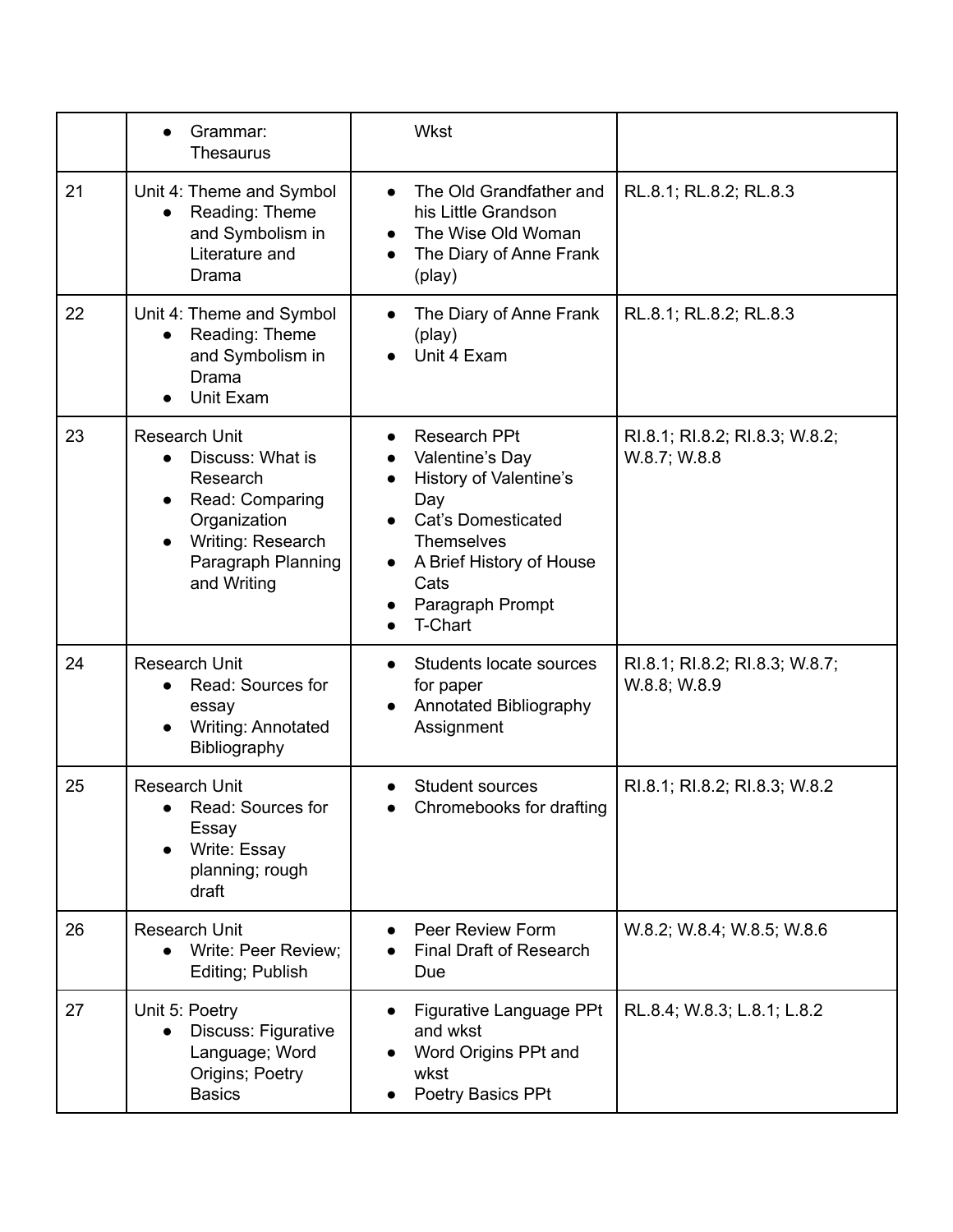|    | <b>Write: Poetry</b>                                                                                                                     | I Am and Name Poem<br>Assignments                                                                                                                                                                                            |                               |
|----|------------------------------------------------------------------------------------------------------------------------------------------|------------------------------------------------------------------------------------------------------------------------------------------------------------------------------------------------------------------------------|-------------------------------|
| 28 | Unit 5: Poetry<br>Read: Figurative<br>Language;<br><b>Comparing Poems;</b><br>Traditional Poems;<br><b>Story Poems</b>                   | Simile: Willow to Ginkgo<br>Introduction to Poetry<br>It's all I have to bring<br>today<br>We Alone<br>On the Grasshopper and<br>Cricket<br>Ode to Solitude<br>Boots of Spanish Leather<br>The Song of Hiawatha<br>(section) | RL.8.4; RL.8.5                |
| 29 | Unit 5: Poetry<br>Read: Expressing<br>self in poetry<br>Unit Exam                                                                        | The lesson of the moth<br>Identity<br>Unit 5 Exam                                                                                                                                                                            | RL.8.4; RL.8.5                |
| 30 | Unit 6: Style, Voice, and<br>Tone<br><b>Discuss: Sentence</b><br>Types; Idioms                                                           | Sentence Types PPt and<br>Wkst<br>Idioms wkst                                                                                                                                                                                | L.8.1; L.8.3                  |
| 31 | Unit 6: Style, Voice, and<br>Tone<br>Discuss: Style,<br>$\bullet$<br>Voice, and Tone<br>Read: Style, Voice,<br>and Tone in<br>Literature | Tone, Voice, and Style<br><b>PPt</b><br>The Lady and the Tiger<br>Roughing It                                                                                                                                                | RL.8.1; RL.8.2; RL.8.3        |
| 32 | Unit 6: Style, Voice, and<br>Tone<br>Read: Style, Voice,<br>and Tone in<br>Literature and<br>Poetry<br>Unit Exam                         | <b>Whitman Poems</b><br>Western Wagons<br>O! Pioneers<br>Unit Exam                                                                                                                                                           | RL.8.1; RL.8.2; RL.8.3        |
| 33 | Unit 7: History, Culture,<br>and the Author<br>• Read: Author's<br>background in<br>literature<br>Grammar:<br>Denotations and            | The Snapping Turtle<br>Denotations and<br><b>Connotations PPt and</b><br>Wkst<br>Homograph wkst                                                                                                                              | RL.8.1; RL.8.2; RL.8.3; L.8.3 |